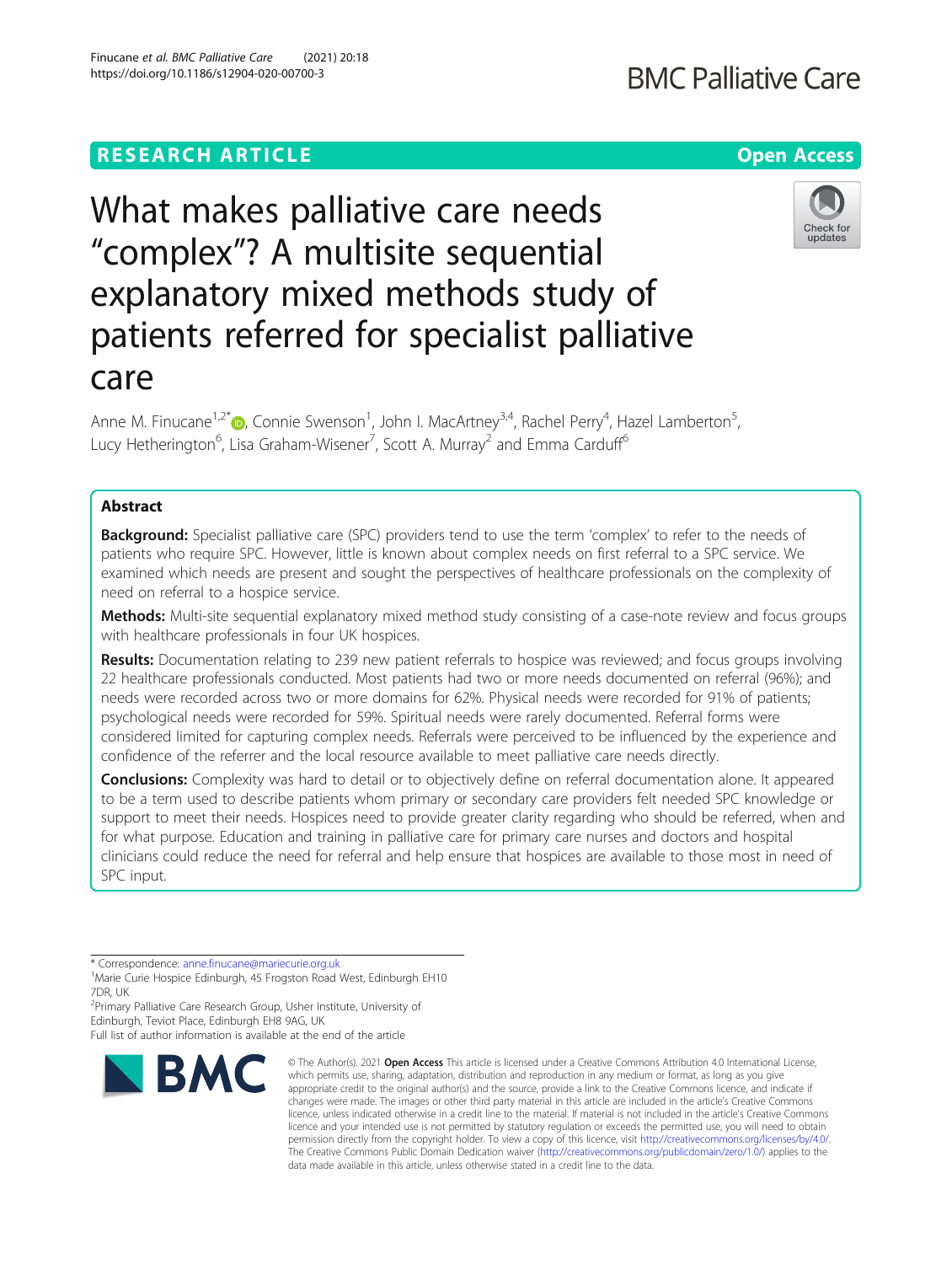## Background

People with advanced illness should be referred to specialist palliative care (SPC) services if they have needs that cannot be addressed by usual care. Criteria for specialist palliative care referral include a diagnosis of advanced cancer, physical symptoms, low performance status, psychosocial distress, advance care planning needs, family concerns and patient request [\[1](#page-9-0)]. However a consensus on referral criteria is lacking, and access to specialist palliative care is determined by the existence of any of these criteria, rather than the level of complexity of need [\[2](#page-9-0)–[4\]](#page-10-0).

In the United Kingdom, palliative care is provided through both specialist and generalist services. Specialist palliative care services are those offered by multidisciplinary National Health Service (NHS) teams or hospices employing staff with the requisite qualifications and expertise to support terminally ill people and their families. Most inpatient and community specialist palliative care is provided by hospices [\[5,](#page-10-0) [6\]](#page-10-0), which are charity-based localised services funded mainly through charitable donations [[7\]](#page-10-0). Hospices offer a wide range of services, freeof-charge, to address the physical, psychological, social and spiritual needs of people with a terminal illness and their families. These can be inpatient, community-based or can involve attending the hospice as an outpatient or day patient. Hospices are evolving and have shifted their focus from caring for patients with cancer to the development of services for all terminally ill patients; while also seeking to offer services earlier in the illness trajectory when needed. As hospice services have developed to suit the needs of their local population and receive only partial statutory funding through local commissioning processes, there is much variability in the services offered [\[7](#page-10-0)–[9](#page-10-0)].

The term 'complex need' is frequently used to describe the needs of patients accessing specialist palliative care, including hospice care. There is no standard definition of complexity in palliative care, nor a distinct set of needs that are understood as 'complex' [[4,](#page-10-0) [10\]](#page-10-0). Rather, qualitative studies have identified potential indictors of complex needs, including number, severity and changing nature of need, alongside the interaction of multiple needs across different domains (physical, psychological, social and spiritual) [\[4](#page-10-0), [10](#page-10-0), [11](#page-10-0)]. Communication challenges, learning disabilities and multimorbidity may increase the complexity of need [[11\]](#page-10-0).

At a broader systems level, dissonance in relationships between the patient, their family and/or healthcare professionals can impact complexity  $[4, 11]$  $[4, 11]$  $[4, 11]$  $[4, 11]$  $[4, 11]$ . Lack of engagement with services, sometimes as a result of potentially stigmatising pre-existing mental health issues or diseases, increase 'invisible' complexity [[4](#page-10-0)]. Lack of confidence amongst some primary care professionals in caring for patients approaching end-of-life can lead to judgements that care needs are complex, whereas professionals with more experience might not consider such needs complex, highlighting the subjective nature in making judgements about complexity of need [[11](#page-10-0)].

Researching complexity-informed approaches needs to account for the dynamic contexts, unpredictable process, and self-organizing objects (such as continuous adaptations initiated by frontline staff to allow them to complete tasks, given local demands), that disrupt the linear pathways of traditional medical care and research [[12,](#page-10-0) [13\]](#page-10-0). As a practice-based starting point to inform our understanding of complex needs in the ecology of hospice referral processes, and to inform the development of guidance, we sought to describe the documented needs of patients referred by primary and secondary care professionals to a hospice service. As referrals of complex needs are emergent and dynamic "events in systems", [[14\]](#page-10-0) we then looked to explore staff perspectives on this process.

## **Methods**

## Design

We conducted a mixed methods study consisting of a retrospective case note review and qualitative data collection via focus groups. We adopted an explanatory sequential mixed methods design. This type of mixed methods design occurs in two distinct phases, starting with the collection and analysis of quantitative data, followed by the collection and analyses of qualitative data to expand on quantitative results collected in the first phase [[15\]](#page-10-0).

#### Setting

Data were collected in four hospices across three UK nations – Scotland (2 sites), Northern Ireland (1 site), and England (1 site). All offered hospice inpatient services and day therapies; three offered community palliative care Clinical Nurse Specialist (CNS) services (Hospices 1, 2 and 4); and two offered outpatient clinics (Hospices 2 and 4). There was variability in how services were organized within each hospice. For instance, in one hospice, day therapies were part of the overall community nursing service, whereas in others day therapies was a separate service. The interventions offered within day therapies also varied as has been described elsewhere  $|8|$ .

## Retrospective case note review **Participants**

An automated list of all consecutive new referrals between June and December 2017 was generated at each hospice. All referrals were eligible for inclusion unless the referral forms and related correspondence was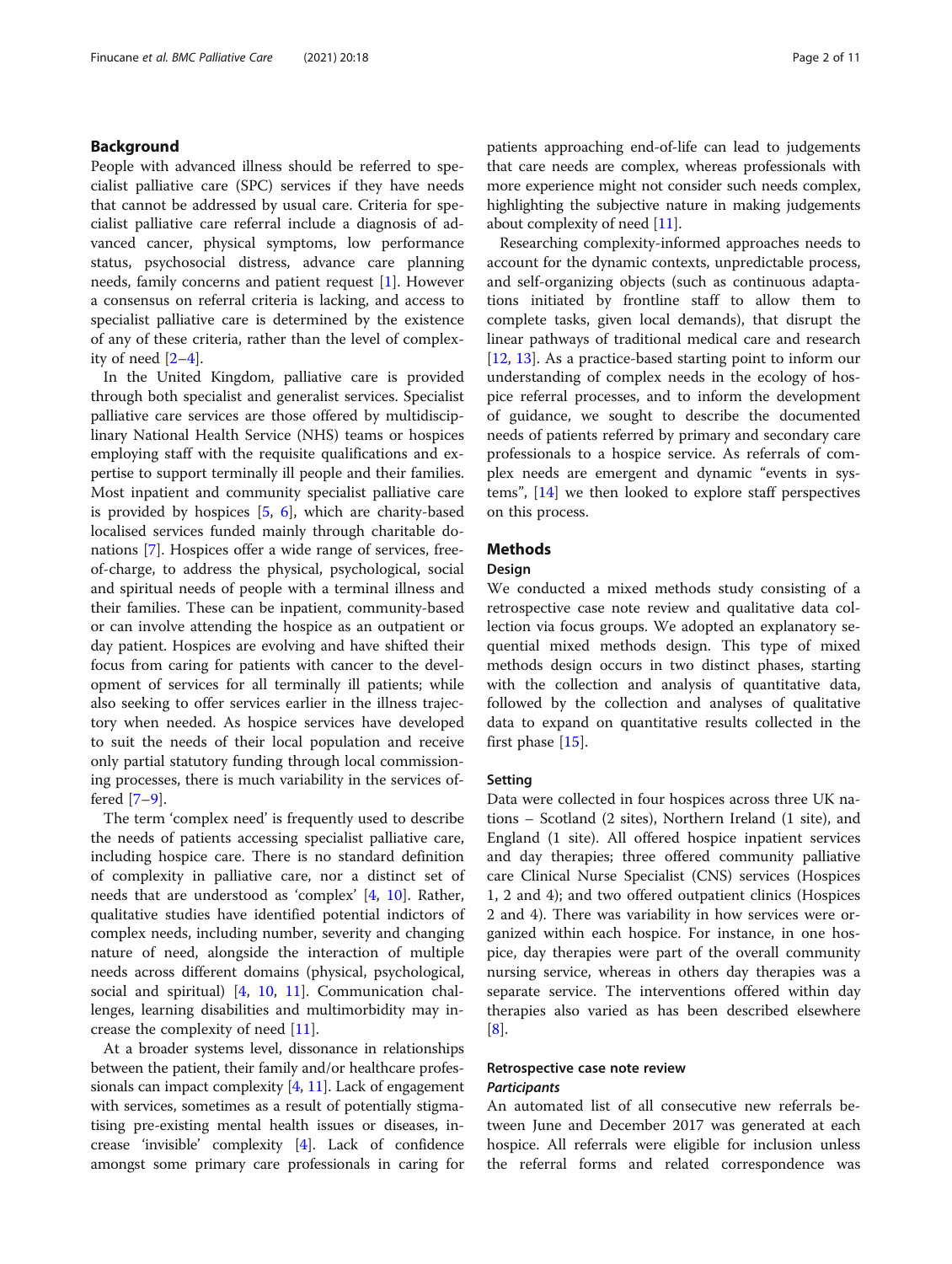missing or incomplete. A sample of approximately 240 was deemed feasible and appropriate to allow descriptive analysis across sites, in line with previous studies [\[16](#page-10-0)].

## Data collection

We reviewed referral documentation, including referral forms and documented phone or written correspondence with the referrer, which occurred prior to contact with the patient. The format of referral forms varied across settings. Data from referral documentation were abstracted using a standardised form, developed specifically for this study, which listed indicators of complex need identified from the research literature (Supplementary material [1\)](#page-9-0). Four clinicians (CS, RP, LH, HL) with experience of local referral processes undertook data collection and abstraction at their respective site (target of approximately 60 records at each site). Training in data abstraction was provided by CS and regular discussion with the wider team ensured consistency across sites. Data were abstracted directly from the referral documentation to the standardised form and recorded in Microsoft Excel. To ensure the quality of data, we implemented the strategies proposed by Gilbert et al. [\[17](#page-10-0)] for case note review: training of data abstractors, explicit case selection, precise definition of variables, use of standardised abstraction forms, routine meetings to review progress, and monitoring performance of data abstractors. It was not possible to blind abstractors to the aim of the study; nor for inter-rater agreement to be tested on all data collected due to resource constraints which allowed for only one abstractor per site. However, this was done on a subset where ambiguity existed.

## Variables

Key variables included whether the referral form documented physical needs (e.g. pain, shortness of breath, confusion, fatigue); psychological needs, spiritual needs, functional care needs, social care needs, planning and end of life care or communication needs (Yes/No). We also extracted data on patient characteristics, primary diagnosis, source of referral and service first referred to.

## Bias

To minimize the risk of selection bias, random numbers were assigned to each referral and the first 60 referrals, in numeric order, were analysed at each site. Referrals containing too few data for analyses were excluded. Measurement bias was managed by selecting data abstractors at three sites who were separate to those involved in data analysis.

## Data analysis

Data were analyzed descriptively using EXCEL and SPSS version 24. Variables were compared across all sites.

## Focus groups **Participants**

We conducted four focus groups – one at each site. A purposive sample of staff from each hospice was invited to participate, to include representatives from the medical, nursing, allied health professional and administration teams. All received a participant information sheet and signed a consent form in advance of participation.

## Data collection

A member of the research team (CS; LGW; JM; LH) with qualitative research training facilitated the focus group at each site. Two facilitators were hospice doctors working at the focus group sites (CS and LH). Two were academic researchers known to participants (LGW and JM). During each focus group, the facilitator presented key findings from the case note review (e.g. source of referrals, number and type of needs documented on referral forms) and facilitated the discussion using a semi-structured interview schedule (Supplementary material [2\)](#page-9-0). Focus groups lasted 1 to 1.5 h, were audio-recorded and transcribed.

## Data analysis

Transcriptions were analysed using a constant comparison approach by one member of the research team (JM) [[18\]](#page-10-0), reviewed by three others (AF, CS, RP) and then verified by the wider team. The research team agreed the data contained sufficient "information power" which takes into account (a) the aim of the study, (b) sample specificity, (c) the evolving nature of complexity science and theory to which the study will contribute, (d) the descriptively rich quality of dialogue, and (e) analysis strategy – for the purposes of this study [[19\]](#page-10-0).

## Public and patient involvement (PPI)

A member of the Marie Curie Voices group, a group of patient and carer representatives with experience of palliative care, provided feedback on the findings, which in turn informed the discussion.

## Ethical and governance considerations

The South East Scotland Research Ethics Committee confirmed that this study was a service evaluation as opposed to research study, and thus external ethics approval was not required. We obtained approval from the Research Governance Committee at each hospice site. The study is reported according the Good Reporting of a Mixed Methods Study (GRAMMS) reporting guidance for mixed method studies (Supplementary material [3](#page-9-0)) [\[20\]](#page-10-0).

## Results

## Retrospective case note review

Documentation for 239 referrals across four hospice sites was examined (49% female; 51% male). Mean age of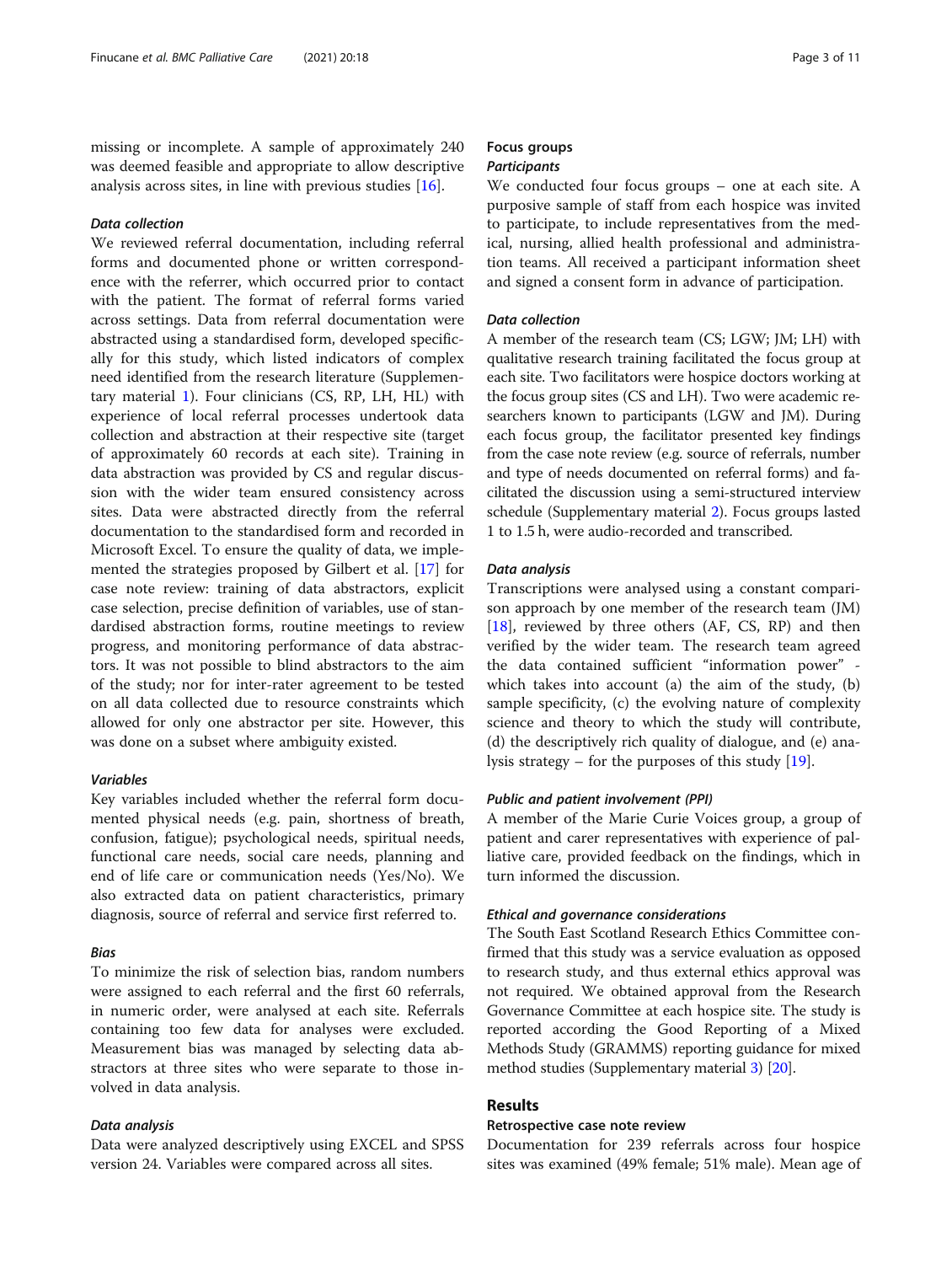patients was 72 years (range: 22–97 years) and the majority had a primary diagnosis of cancer (87%).

Source of referral varied by hospice (Table 1). Across all hospices, most referrals came from hospital, with a third coming from general hospital teams ( $n = 78$ , 33%), and just under a third from hospital SPC teams ( $n = 70$ , 29%). Just under a third were from GPs ( $n = 71$ , 30%). New referrals were most frequently received by the community clinical nurse specialist (CNS) hospice team where such a service existed (56% of all referrals). 23% of all new referrals were for the inpatient unit and 19% for day services. Hospice 3 did not run a community specialist palliative care CNS service, so most referrals were for day therapies. At Hospice 1, day therapies are provided by the community team, so most referrals were initially directed there. Across all hospices, 89% of all referrals were accepted. Largely, a referral was not accepted because the patient declined the service or died prior to assessment.

#### Patient needs documented at the time of referral

Overall, 230 patients (96%) had two or more needs documented on referral (Fig. [1](#page-4-0)). This included 59% who had six or more distinct needs documented. For 149 (62%) of patients, needs were documented across two or more broad domains of need – physical, social, psychological, or spiritual (Fig. [2\)](#page-4-0). Eight patients were referred with needs considered separate from the four domains (e.g. end of life care or functional care needs).

Physical needs were nearly always documented (Fig. [3](#page-5-0)). Pain was most frequent ( $n = 144, 60\%$ ) followed by fatigue  $(n = 85, 36%)$  (Fig. [4](#page-5-0)). Complex pain was specifically mentioned for 57 patients (24%). Psychological needs were noted for 140 patients (59%) but were not generally specified further. Social needs were documented on 50 referral forms ( $n = 21\%$ ), and included needs associated with caring responsibilities ( $n = 20$ ), social isolation ( $n = 15$ ) and housing concerns  $(n = 8)$ . Spiritual needs were noted in only 8% of referral forms. Other needs documented included: rapidly changing needs (67%); family or carer support needs (52%) and functional care needs (44%) (Fig. [5\)](#page-6-0).

## Variation in documentation of needs by site

Across all locations, the same overall patterns existed, with physical needs most often documented, followed by psychological, social and spiritual needs in that order. However, variation was also evident (Fig. [3\)](#page-5-0). Most notably, psychological needs were documented on referral for 37% of patients referred to Hospice 2, but 75% of patients referred to Hospice 3. Overall, spiritual needs were documented for 8% of all newly referred patients, but this varied from 0% in Hospice 1 to 21% in Hospice 2.

#### Qualitative findings

Twenty-two participants took part in focus groups across the four sites (Table [2](#page-6-0)).

Table 1 Overview of patient referrals by hospice site

| Hospice               | Number of<br>referrals<br>analysed | Source of referral <sup>a</sup>                                                                              | Hospice service referred to                                       | Cancer as<br>primary<br>diagnosis % | Male<br>% | Female<br>$\%$ | Age<br>Mean (range)           |
|-----------------------|------------------------------------|--------------------------------------------------------------------------------------------------------------|-------------------------------------------------------------------|-------------------------------------|-----------|----------------|-------------------------------|
|                       | 60                                 | 48% Hospital<br>42% GP<br>5% Hospital SPC<br>5% Hospital and GP                                              | 83% Community<br>15% Inpatient<br>2% Day therapies                | 88%                                 | 48%       | 52%            | 72<br>$(48 - 93 \text{ yrs})$ |
| 2                     | 62                                 | 39% Hospital<br>29% GP<br>31% Hospital SPC<br>2% Hospital SPC and GP                                         | 89% Community<br>10% Inpatient<br>2% Day therapies                | 90%                                 | 55%       | 45%            | 74<br>$(37 - 93 \text{ yrs})$ |
| 3                     | 60                                 | 5% Hospital<br>20% GP<br>57% Hospital SPC<br>18% Community SPC                                               | 0% Community<br>48% Inpatient<br>52% Day therapies                | 95%                                 | 48%       | 52%            | 69<br>$(30 - 94 \text{ yrs})$ |
| $\overline{4}$        | 57                                 | 39% Hospital<br>28% GP<br>25% Hospital SPC<br>2% Hospital SPC & GP<br>2% Community SPC<br>5% Hospital and GP | 51% Community<br>21% Inpatient<br>21% Day therapies<br>7% Unknown | 74%                                 | 54%       | 46%            | 74<br>$(22 - 97 \text{ yrs})$ |
| All sites<br>combined | 239                                | 33% Hospital<br>30% GP<br>29% Hospital SPC<br>1% Hospital SPC & GP<br>5% Community SPC<br>3% Hospital and GP | 56% Community<br>23% Inpatient<br>19% Day therapies<br>2% Unknown | 87%                                 | 51%       | 49%            | 72<br>$(22 - 97 \text{ yrs})$ |

<sup>a</sup>Notes: 'Hospital' excludes the hospital specialist palliative care team. Hospital SPC means referral from the hospital specialist palliative care team. Percentages may not add to 100% due to rounding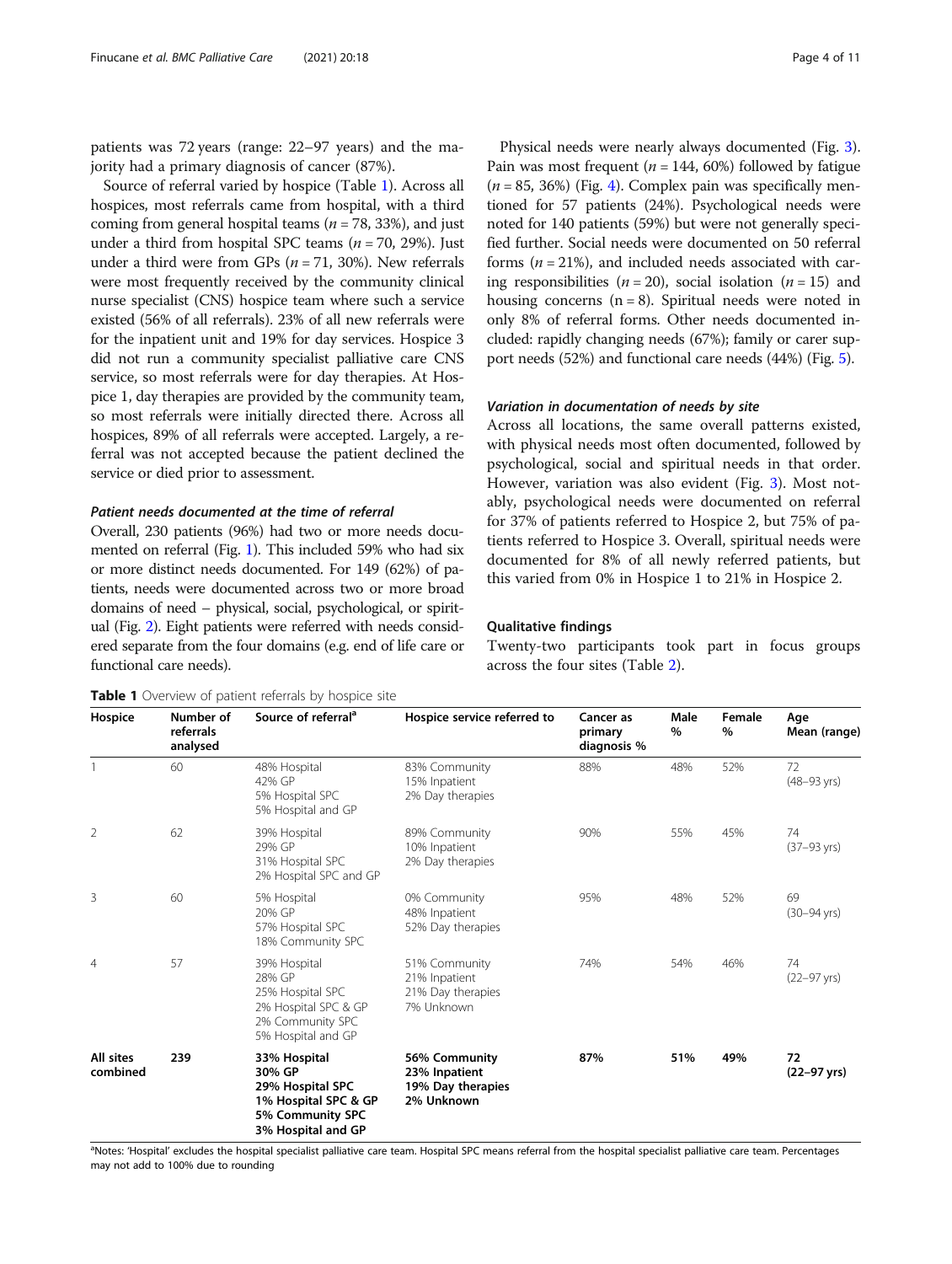<span id="page-4-0"></span>

Six themes were identified across the focus groups: i) Prioritisation of physical needs; ii) Referral forms as limited tool; iii) Referrals associated with resource constraints, iv) Interpreting a referral form; v) Tension in accepting early versus later referrals vi) Referrals of people with cancer predominate.

#### Prioritization of physical needs

Participants reported that physical needs were generally prioritized on referral documentation, because these symptoms were most readily recognized, quantifiable or perceived as most likely to result in referral. Psychological, social, and other care needs were less likely to be documented.

'some doctors.. just focus on pain … and don't see the rest of the symptoms' (FG Site 1).

'often the GP, like you say, will put something down, pain, but that might not be their major problem it could be something you know social, family' (FG Site 4). "Physical symptoms are much.. more quantifiable than maybe psychological distress or psychological symptoms or care needs.. ...so that's it's easier to get across in a referral." (FG Site 2).

## Referral forms as limited tools

Referral forms were perceived as limited in capturing patient needs and associated complexity. While referrals were generally perceived as appropriate – in the sense that those referred benefited from the referral - often

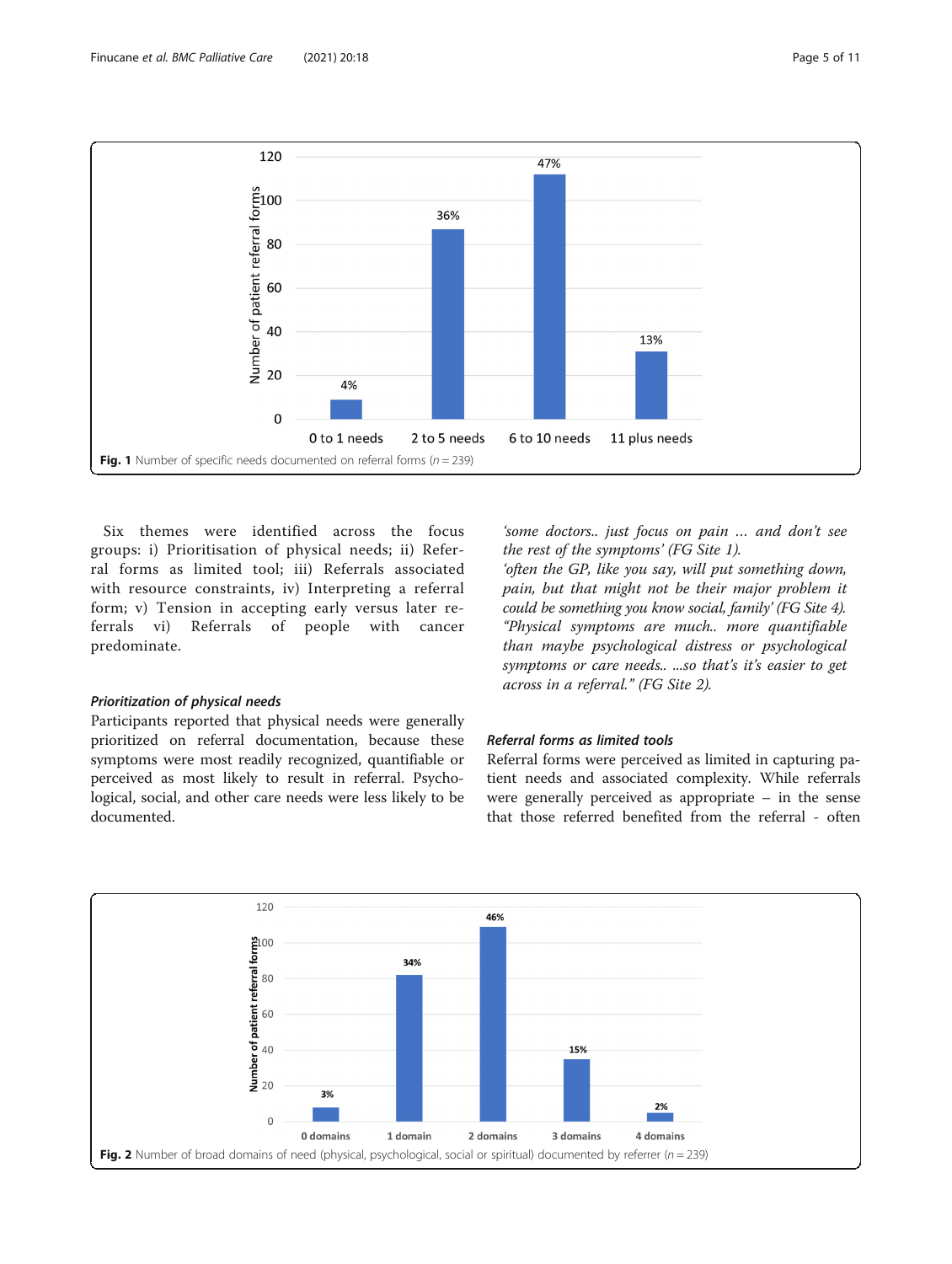<span id="page-5-0"></span>

the needs documented on the referral form did not align with those identified on first assessment.

## "I think with a lot of our patients you can't capture them on paper" (FG Site 4)

Referral forms were considered the first step to further assessment where patient's needs could be captured fully.

"I think because of the complexity of it, the only thing we could have done was go out and actually go on the ground and see what [the situation] was" (FG Site 2)

" … when you go out it's [the referral] absolutely appropriate, but not appropriate because of the reason that the GP or any referrer thought it was appropriate for. It's because you've gone out, you've spent that time and you've uncovered a lot more than actually what was in the referral" (FG Site 1)

Comparisons were made between different referral forms used, including the use of free text and tick boxes, but no consensus was reached as to which was preferred. Participants agreed that forms should capture essential information (although not what this should be), be simple to complete and not be expected to capture everything about a patient.

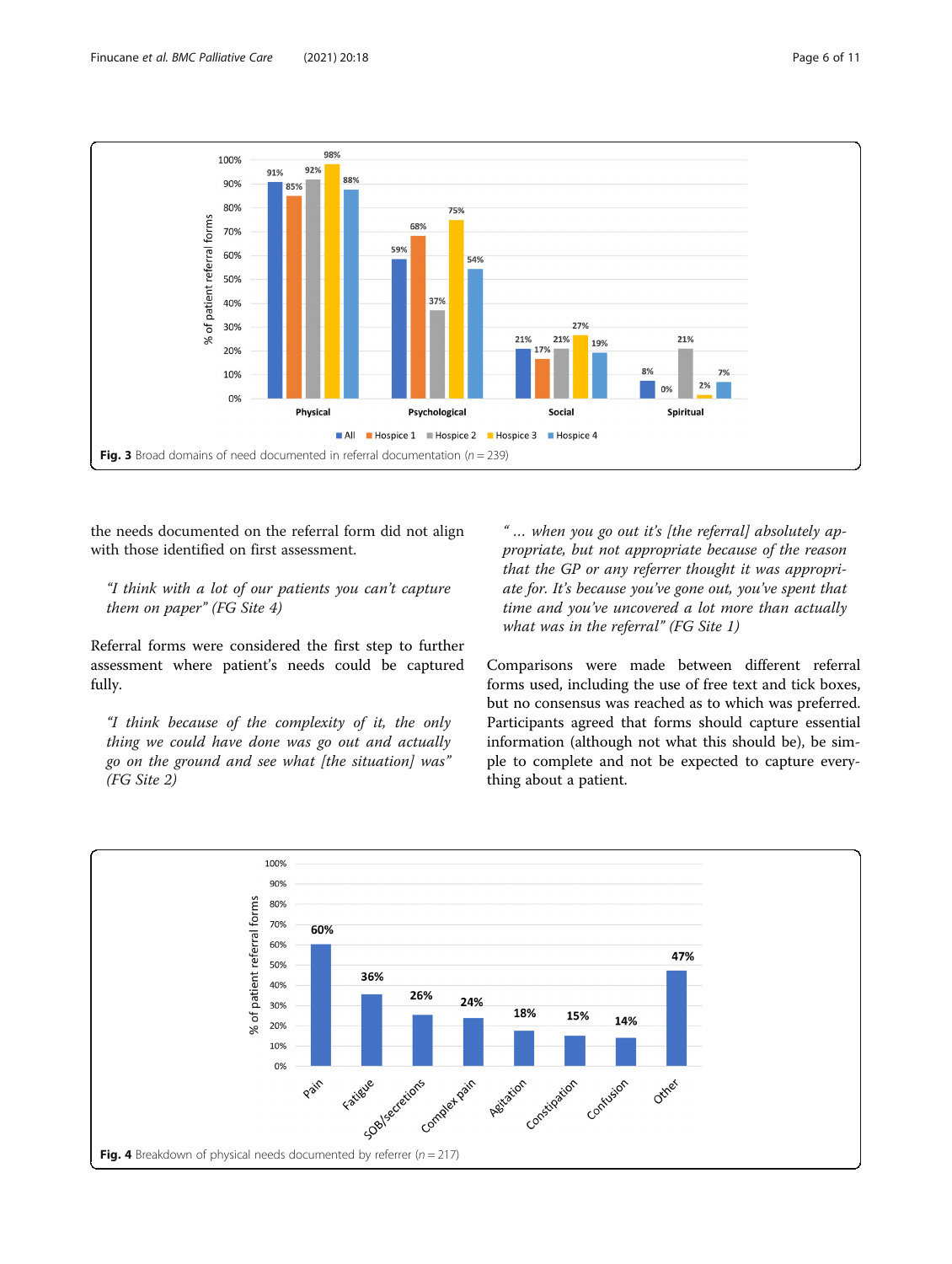<span id="page-6-0"></span>

"The thing I don't like about ours [referral form]..there's so many little boxes to tick and there's not enough room just for free-text. Ticking the boxes doesn't always give you what you need to know." (FG Site 3)

## Referrals associated with resource constraints

Participants acknowledged the subjective nature of the judgement that a patient needs to be referred for hospice care. Sometimes this is due to a lack of resources or a referrers lack of confidence in addressing palliative care issues in their own setting:

"whatever form you use, the complexity that goes on the form will be the perception of complexity from the person writing the form … so if you've got somebody who doesn't like [palliative care], finds it really uncomfortable and doesn't want to talk about DNACPR that will probably come through on the form that actually they're [the patient] really tricky and they don't want to discuss advance care planning". (FG Site 4)

Lack of resources and time pressures locally may also result in a referral to specialist palliative care:

"...the pressures that they're [GPs] getting, I think they're under increasing demand and I think they see the specialist palliative care service as a resource." (FG Site 1)

## Interpreting a referral form

Referral forms were perceived by hospice clinicians as a limited tool, of variable quality, beset by multiple tensions inherent in providing services for patients with complex needs. Thus interpreting the form became an important skill. For example, some participants reflected that the information referrers provided was influenced both by a referrer's lack of knowledge about specific hospice services and by a desire for the referral to be accepted.

"the referrer is trying to essentially sell you a patient so that you take them on and if they don't, you know, if they don't use the right buzzwords or use

## Table 2 Focus Group Participants

| Site                     | <b>Total participants</b> |  | Doctors Clinical Nurse Specialist Nurses (inpatient units) Allied health professionals Administrators | Medical Students |
|--------------------------|---------------------------|--|-------------------------------------------------------------------------------------------------------|------------------|
|                          |                           |  |                                                                                                       |                  |
| $\overline{\phantom{a}}$ |                           |  |                                                                                                       |                  |
| 3                        |                           |  |                                                                                                       |                  |
| 4                        |                           |  |                                                                                                       |                  |
| Total                    | 22                        |  |                                                                                                       |                  |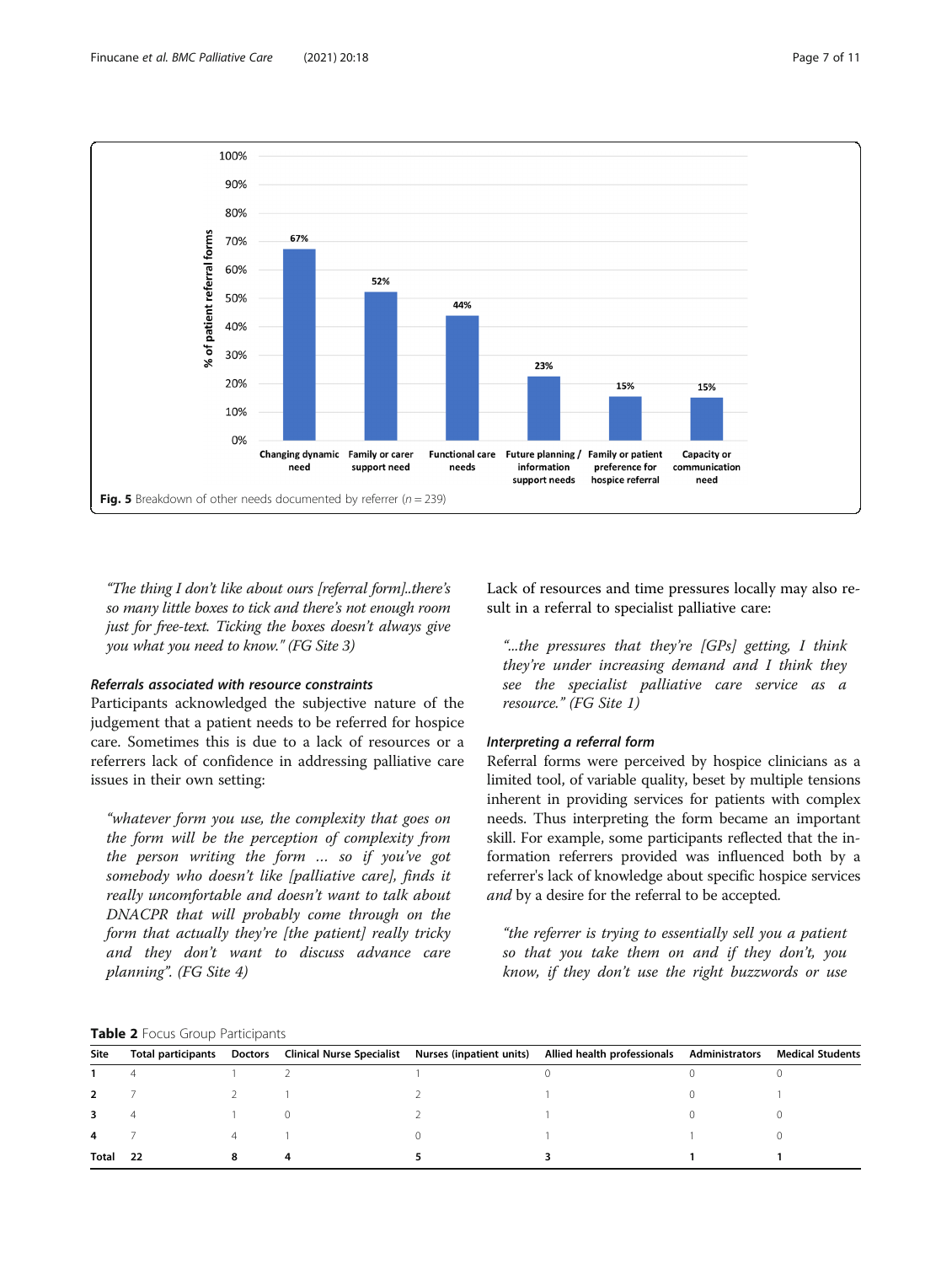the right kind of things and you know, they know that we're going to say no" (FG Site 2)

Referrers were sometimes thought to emphasise certain traits (e.g. physical symptoms) they thought would result in successful referral, as well as downplay other issues (e.g. social or family problems). Staff involved in triaging needed to decipher what service was most appropriate.

". . . that [is the] complexity of the triaging process and the skill of the triage person . . . you're triaging calls because you're getting referrals from everybody wanting beds on an inpatient unit and you're trying to prise out 'well what is it for and is it appropriate?'" (FG Site 1)

## Tension in accepting early versus later referrals

Tensions were experienced when considering early referrals of patients with potentially complex needs. Participants described difficulties managing finite resources, balancing early intervention with focusing on complex needs, and the evolving expectations of hospices (e.g. to care for more people with non-malignant disease and offer specialist palliative care earlier). One tension was a recognition that hospice services could benefit most patients but was a finite resource that had to be allocated effectively.

"We still haven't worked it out [balancing resource and demand], I still don't think palliative care have worked out how we're going to manage" (FG Site 4)

Similarly, participants described the tension between prioritising more patients with complex needs and being involved with patients earlier to prevent or lessen future complexity.

"[We] advised that we come, so that we get to know you for later on down the line, which isn't a bad idea either" (FG Site 3)

## Referrals of people with cancer predominate

Hospice referral is still generally perceived as appropriate for anyone with advanced cancer, irrespective of their symptoms control needs:

"I don't think it's based on need, I think it's probably a perception, still a perception, that palliative care is for people with cancer because often people are referred with cancer before they have any symptoms at all, but they've been given a diagnosis of terminal cancer." (FG Site 2).

People with a non-cancer diagnosis were perceived to be less likely to be referred, possibly as their physical symptoms tend to be managed by other services. If they are referred for specialist palliative care, this is often for psychosocial support over a longer period of time:

"I think that often the non-cancer referrals are more to do with psychological stress and carer stress and anxiety as opposed to physical symptoms" (FG Site 2).

Participants acknowledged that hospice models of care for those with advanced disease other than cancer were still developing, and presented a challenge:

" … non-malignant patients, they are normally longer-term patients so they need less intense [involvement] maybe over a period of time, so we've got to change our model and we're still struggling with that  $\ldots$  " (FG Site 4).

## Discussion

Previously described markers of complex need were evident in the referral documents of nearly all new patients referred to four hospice services. The vast majority had two or more needs documented; and for most, needs were recorded across two or more domains (physical, social, psychological, or spiritual). Changing dynamic needs were noted for over two-thirds of patients, and family or carer support needs recorded for half. However, complexity was hard to detail or objectively define based on referral documentation alone. Hospice staff perceived referral documents as limited tools, often prioritizing information on physical symptoms over other concerns. Referrals were viewed as influenced by the experience and confidence of the referrer and the resources available to them to directly meet the patients' needs and diagnosis. Referrals of those with nonmalignant disease were far less frequent compared to referrals of those with cancer, and hospice models of specialist palliative care for support for this group still present challenges.

It was evident that for hospice staff, the care of patients with complex needs was intrinsic to their job but was not something easily described or understood. Although referral documentation indicated complex needs for most patients, staff perceived standardised referral forms as limited, containing information of variable quality that needed skilled interpretation to ensure patients' needs could be met. The reliability of the referrer and completeness of referral information has previously been described as a source of uncertainty or bias; and lack of knowledge or experience may over or underestimate actual palliative care need [[21](#page-10-0)]. Language and lack of clear terminology is also a barrier, for instance 'dying' can indicate a person recently diagnosed with a terminal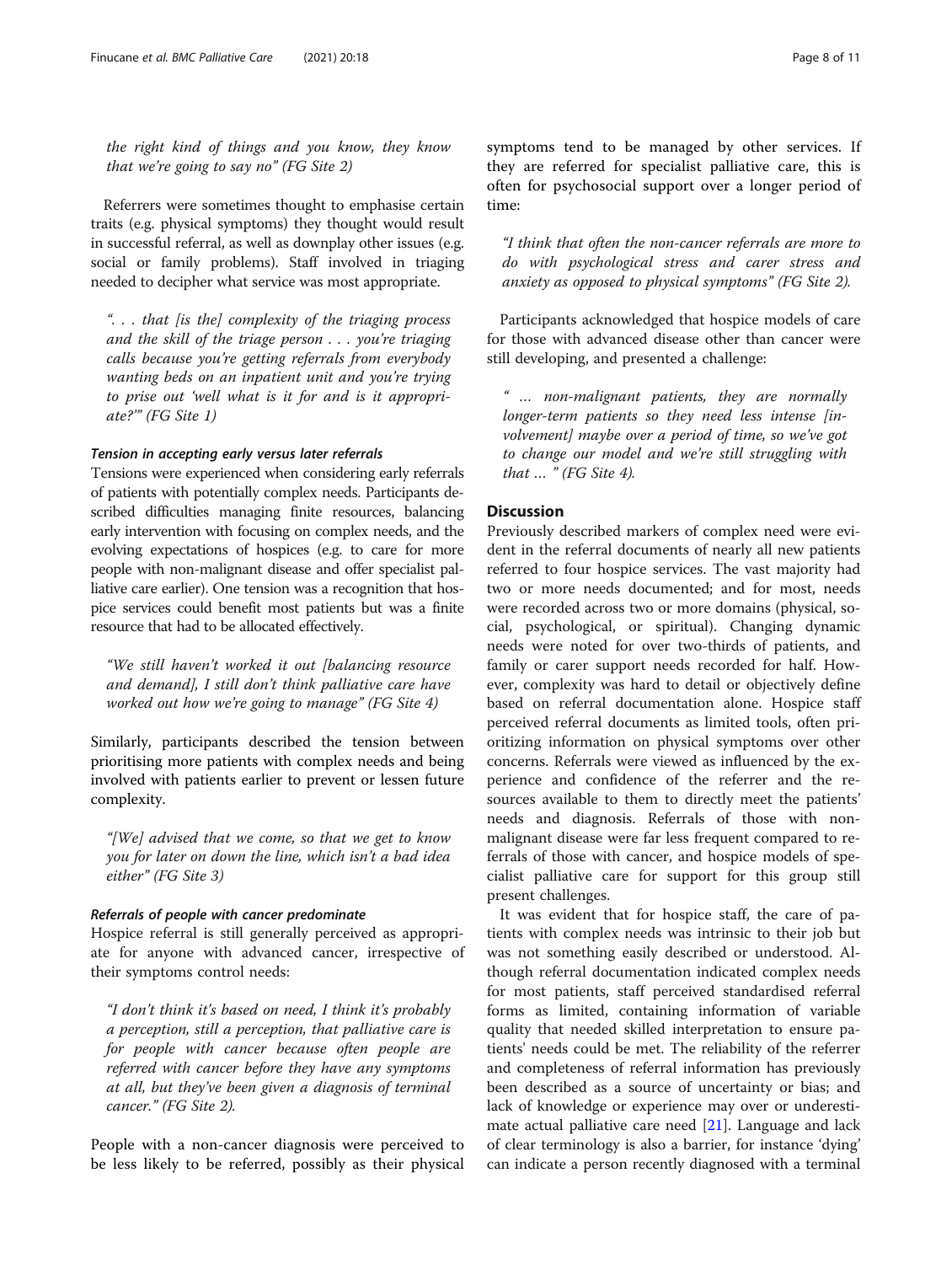illness, or someone approaching end of life [\[21](#page-10-0), [22](#page-10-0)]. Our study found that language was sometimes used selectively to make a case for referral, whereby the referrer chose words or documented symptoms to make a stronger case for referral, and omitted others as less influential. Participants recognised the initial referral as only the start of a process, requiring further communication between the referrer and provider, culminating in the first assessment.

Physical needs were noted in 91% of referrals, and psychological needs in 59%. Physical needs were generally specified, with pain and fatigue most often documented. These symptoms are typical amongst those approaching end of life [\[23](#page-10-0)]; though other common symptoms such as constipation [\[24\]](#page-10-0) appeared less frequently. Psychological symptoms were typically unspecified and lacked detail. This was because some referral forms provided structured YES/NO boxes to indicate 'psychological support'. There is a clear need to go beyond the use of generic terms such as 'psychological support' and 'emotional support' when describing psychological needs of people with a terminal illness. Specific needs relating to anxiety, depression, anger, avoidance, collusion, and anticipatory grief alongside pre-existing mental health disorders are common and should be identified to enable appropriate support. Adding the results of screening tools for psychological problems (e.g. anxiety and depression), could further improve the quality of the referral. Social needs relating to social isolation, caring responsibilities, housing concerns or 'other' were noted for one-fifth of patients newly referred; however when patient and family support needs are added, nearly two-thirds of all newly referred patients had social needs documented. Tools such as the Carer Support Needs Assessment Tool (CSNAT) can be used to identify specific carer support needs [[25](#page-10-0)–[27](#page-10-0)], and could enrich the quality of information on referral. Spiritual needs, in the broadest sense, were rarely documented, despite being important for patients and their families [[28](#page-10-0)–[31](#page-10-0)]. This may be due partly to the inclusion of an explicit section about spiritual support needs on some but not all referral form templates. Including an open section on spiritual support needs on referral forms would allow an indication of the importance of spiritual support for the terminally ill person and would help ensure that the person is directed towards the hospice service(s) most aligned with their needs. Our PPI representative noted that the term 'spiritual need' should also be defined on referral forms, so that professionals, patients and families have a shared reference point.

Resource or capacity constraints in primary or secondary care settings were perceived to influence whether a SPC referral was made – with less capacity increasing the likelihood of referral. Where there is a discrepancy between the care needs of the patient and the capacity of their care providers to meet their needs (e.g. due to lack of experience, skills or time), patient needs may increase, leading to a referral to SPC services [\[4](#page-10-0), [21\]](#page-10-0). Cumulative needs [\[4](#page-10-0)], which we show are common amongst people with a terminal illness, can be difficult to address within the short space of time available for a primary or secondary care consultation. Lack of confidence or experience in providing palliative care support, for instance prescribing or advance care planning [\[32](#page-10-0)], may increase perceived complexity and referral for SPC  $[11]$  $[11]$ .

Our study highlighted ambivalences or tensions regarding the timeliness of hospice intervention alongside dilemmas about who was best placed to assess and respond. Palliative care is an approach applicable early in the course of a life-threatening illness or severe illness [[33,](#page-10-0) [34](#page-10-0)]. However, referral for SPC including hospice care tends to occur in the late stage of advanced illness [[5,](#page-10-0) [35](#page-10-0)]. Staff recognised that complex needs could occur earlier, or could be prevented with earlier intervention, though the capacity implications of offering services at an earlier stage was a concern. Research shows that quality of life of people with a terminal illness oscillates over time, and for some, distress peaks on diagnosis or recurrence [[36](#page-10-0)]. Models of early hospice support need to be developed and evaluated so that people can access SPC when their needs are greatest, irrespective of their prognosis.

#### Implications

Uncertainty around what complex needs are and ambivalence regarding the hospice services available are features of the current system. Despite this, we found that "complex needs," specifically multiple needs within and across domains, are recorded in hospice referrals, though detail is often lacking. Several steps could be taken to improve the consistency of referrals. Referrers may have a history with patients, and could draw more on this knowledge when documenting the reasons for referral to ensure that the patient and their family is directed to the service that best meets their needs. Greater consideration of the non-physical needs of patients is warranted. Across all domains, where appropriate, the use of standardised screening tools and performance measures (e.g. Karnofsky Performance Status; Phase of Illness; Distress Thermometer) as a supplement to freetext information, could provide greater clarity and enable hospices to individualize services early on. Hospices could improve the referral process by ensuring that referrers are aware of the needs addressed by each available service. Palliative care specialists could offer training and support to GPs, community nurses, carehome nurses and other staff to reach all patients in need,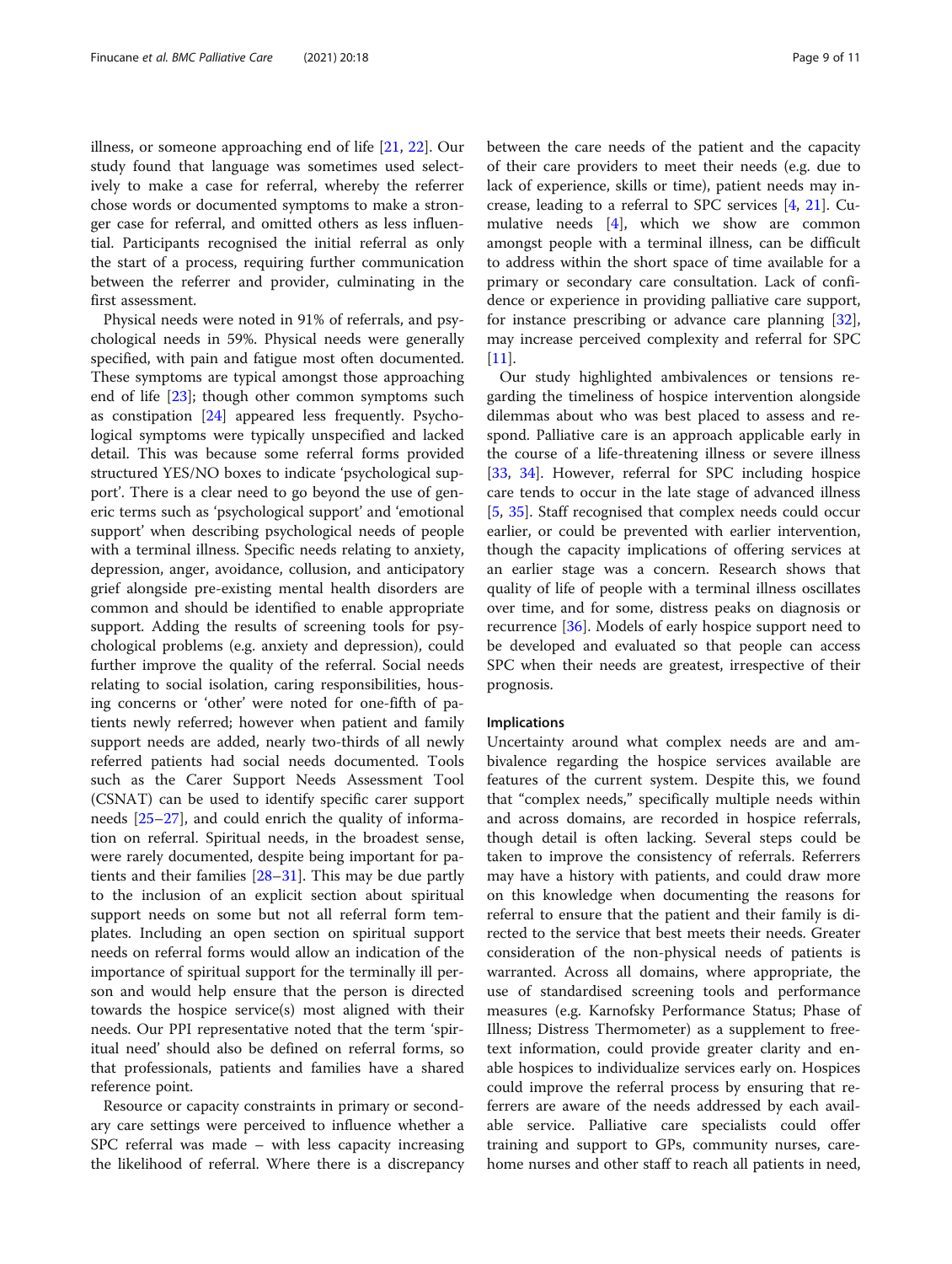<span id="page-9-0"></span>especially those with non-malignant disease. Structured referral forms – now normal practice in all other specialties - could contain a section on palliative care provided prior to referral, clarifying what palliative care has already been offered, when and why the person is now being referred for hospice care.

Hospices are increasingly under pressure to show their 'worth' to commissioning groups through tangible outputs and impacts, which may contribute to a greater emphasis on more medical aspects of palliative care, which downplays the psychological, social and spiritual care provided. This may partly explain the emphasis on physical symptoms found in referral documentation. Clear communication on the interventions offered by hospices to address non-physical care needs is needed to ensure that referrers and commissioners understand the range of SPC services available, and how SPC can significantly improve quality of life for those with greatest need.

Further research is needed to develop and evaluate referral documentation that is useful and informative to both referrers and hospice service providers. We only analysed needs of those referred to hospice; future work might usefully compare the needs of those referred and those who were not referred, so that care trajectories are better understood. The ID-Pall tool has recently been developed to distinguish between needs that can be provided by non-SPC providers versus SPC [\[37\]](#page-10-0), further validation and testing in diverse settings is now required.

## Strengths and limitations

These findings relate specifically to the hospices involved in the study, and the results are not generalizable. However, this study highlights the variation in hospice service structure and the documented needs of patients referred to each hospice. The inclusion of four sites, in three regions of the UK allowed exploration of variation. Focus groups consisted of participants from hospice settings, not primary or secondary care settings, though their inclusion in future related studies is recommended.

## Conclusion

Complexity was hard to detail or to objectively define based on referral documentation alone. Given increased complexity of need [[38\]](#page-10-0), longevity in prognosis and evidence that early interventions may ameliorate long terms problems, hospices need to provide greater clarity regarding who should be referred, when and for what reason. In the meantime, hospices can improve the referral process by specifying what hospice services are available to meet which needs; communicating regularly with referrers; and providing education and training to support referrers to meet more palliative care needs directly.

#### Supplementary Information

The online version contains supplementary material available at [https://doi.](https://doi.org/10.1186/s12904-020-00700-3) [org/10.1186/s12904-020-00700-3.](https://doi.org/10.1186/s12904-020-00700-3)

Additional file 1.

#### Acknowledgements

We are very grateful to our PPI representative, Meena Bhagat, for extremely helpful comments on the results and discussion.

#### Authors' contributions

AMF, CS and SAM conceived of the study. AMF acted as project coordinator. CS led the early-stage planning. Data collection was undertaken by CS, JM, RP, LH, HL, LGW and EC. Analysis was conducted by AMF, JM, RP and CS, and reviewed by the wider team. The manuscript was prepared by AMF and CS, with input from JM, EC and SAM, and subsequently reviewed by the wider team. All authors reviewed and gave final approval of the version to be published.

#### Funding

This study was not funded by a specific grant from any funding agency in the public, commercial or not-for-profit sectors. The posts of AMF, JM, RP, HL and EC are funded by Marie Curie: [www.mariecurie.org.uk](http://www.mariecurie.org.uk). The posts of CS and LH were funded by Marie Curie during data collection period.

#### Availability of data and materials

Data will be made available upon request from the corresponding author.

#### Ethics approval and consent to participate

The South East Scotland Research Ethics Committee confirmed that this study was a service evaluation as opposed to research study, and thus external ethics approval was not required. We obtained approval from the Research Governance Committee at each hospice site. All participants received a participant information sheet and signed a consent form in advance of participation in focus groups.

#### Consent for publication

Not applicable.

#### Competing interests

AMF, CS, RP, HL, LH, and EC are employed by Marie Curie, or were employed by Marie Curie, a specialist palliative care provider with nine hospices across the UK, during the study. No other interests are declared.

#### Author details

<sup>1</sup>Marie Curie Hospice Edinburgh, 45 Frogston Road West, Edinburgh EH10 7DR, UK. <sup>2</sup>Primary Palliative Care Research Group, Usher Institute, University of Edinburgh, Teviot Place, Edinburgh EH8 9AG, UK. <sup>3</sup>Unit of Academic Primary Care, University of Warwick, Gibbert Hill, Coventry CV4 7AL, UK. 4 Marie Curie Hospice West Midlands, Marsh Lane, Solihull B91 2PQ, UK. 5 Marie Curie Hospice Belfast, 1A Kensington Road, Belfast BT5 6NF, UK. 6 Marie Curie Hospice Glasgow, 133 Balornock Rd, Glasgow G21 3US, UK. <sup>7</sup> Centre for Improving Health-Related Quality of Life, School of Psychology, Queen's University Belfast, Belfast BT7 1NN, UK.

#### Received: 22 October 2020 Accepted: 17 December 2020 Published online: 15 January 2021

#### References

- 1. Hui D, Meng Y-C, Bruera S, Geng Y, Hutchins R, Mori M, et al. Referral Criteria for Outpatient Palliative Cancer Care: A Systematic Review. Oncologist. 2016;21:895–901. [https://doi.org/10.1634/theoncologist.2016-](https://doi.org/10.1634/theoncologist.2016-0006) [0006](https://doi.org/10.1634/theoncologist.2016-0006).
- 2. Mitchell H, Noble S, Finlay I, Nelson A. Defining the palliative care patient: its challenges and implications for service delivery. BMJ Support Palliat Care. 2015;5:46–52. [https://doi.org/10.1136/bmjspcare-2012-000220rep.](https://doi.org/10.1136/bmjspcare-2012-000220rep)
- 3. Ahmed N, Bestall JE, Ahmedzai SH, Payne SA, Clark D, Noble B. Systematic review of the problems and issues of accessing specialist palliative care by patients, carers and health and social care professionals. Palliat Med. 2004; 18:525–42. [https://doi.org/10.1191/0269216304pm921oa.](https://doi.org/10.1191/0269216304pm921oa)